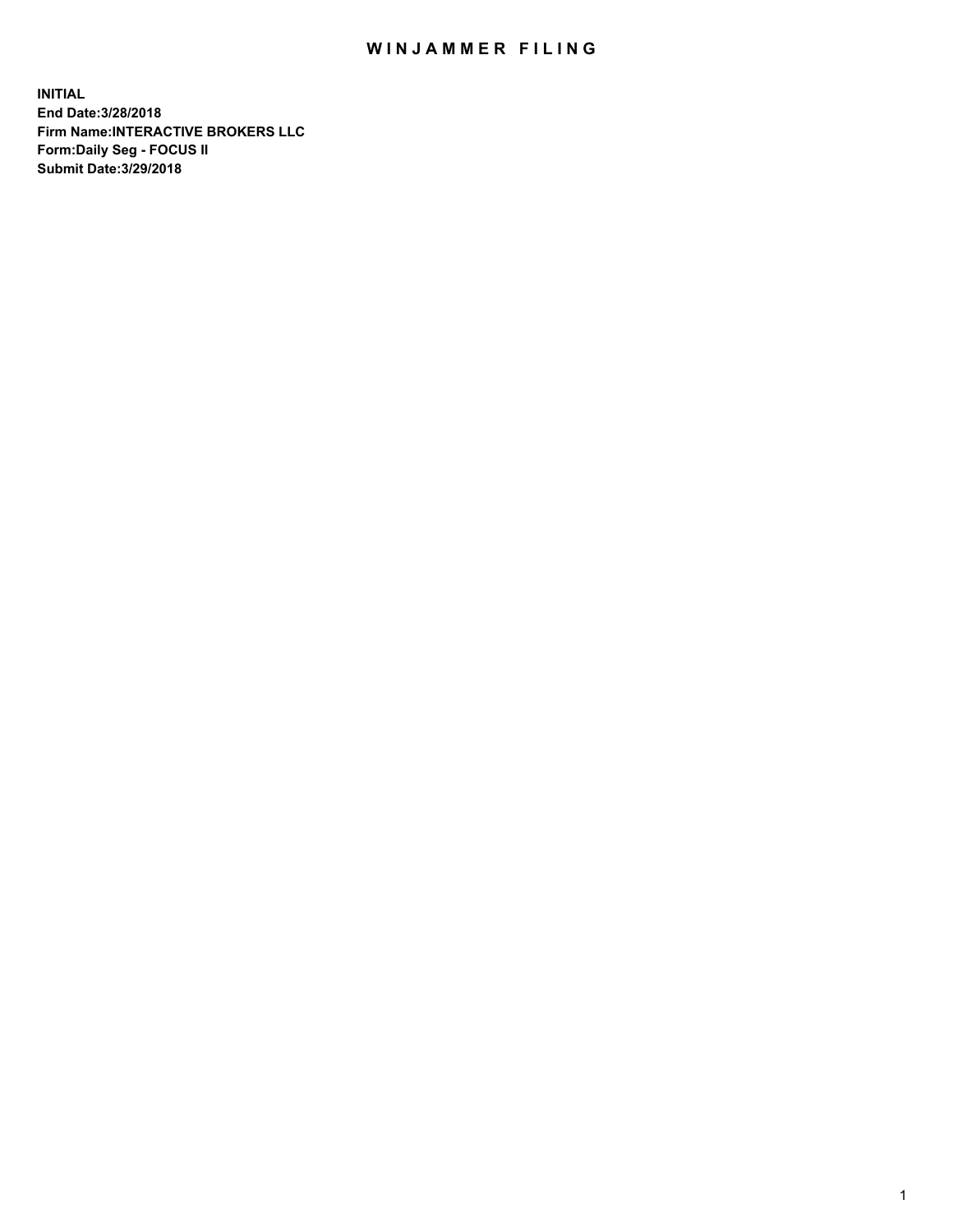## **INITIAL End Date:3/28/2018 Firm Name:INTERACTIVE BROKERS LLC Form:Daily Seg - FOCUS II Submit Date:3/29/2018 Daily Segregation - Cover Page**

| Name of Company<br><b>Contact Name</b><br><b>Contact Phone Number</b><br><b>Contact Email Address</b>                                                                                                                                                                                                                          | <b>INTERACTIVE BROKERS LLC</b><br>James Menicucci<br>203-618-8085<br>jmenicucci@interactivebrokers.c<br>om |
|--------------------------------------------------------------------------------------------------------------------------------------------------------------------------------------------------------------------------------------------------------------------------------------------------------------------------------|------------------------------------------------------------------------------------------------------------|
| FCM's Customer Segregated Funds Residual Interest Target (choose one):<br>a. Minimum dollar amount: ; or<br>b. Minimum percentage of customer segregated funds required:%; or<br>c. Dollar amount range between: and; or<br>d. Percentage range of customer segregated funds required between:% and%.                          | $\overline{\mathbf{0}}$<br>0<br>155,000,000 245,000,000<br>0 <sub>0</sub>                                  |
| FCM's Customer Secured Amount Funds Residual Interest Target (choose one):<br>a. Minimum dollar amount: ; or<br>b. Minimum percentage of customer secured funds required:%; or<br>c. Dollar amount range between: and; or<br>d. Percentage range of customer secured funds required between:% and%.                            | $\overline{\mathbf{0}}$<br>$\overline{\mathbf{0}}$<br>80,000,000 120,000,000<br>00                         |
| FCM's Cleared Swaps Customer Collateral Residual Interest Target (choose one):<br>a. Minimum dollar amount: ; or<br>b. Minimum percentage of cleared swaps customer collateral required:% ; or<br>c. Dollar amount range between: and; or<br>d. Percentage range of cleared swaps customer collateral required between:% and%. | $\overline{\mathbf{0}}$<br>$\overline{\mathbf{0}}$<br>0 <sub>0</sub><br><u>00</u>                          |

Attach supporting documents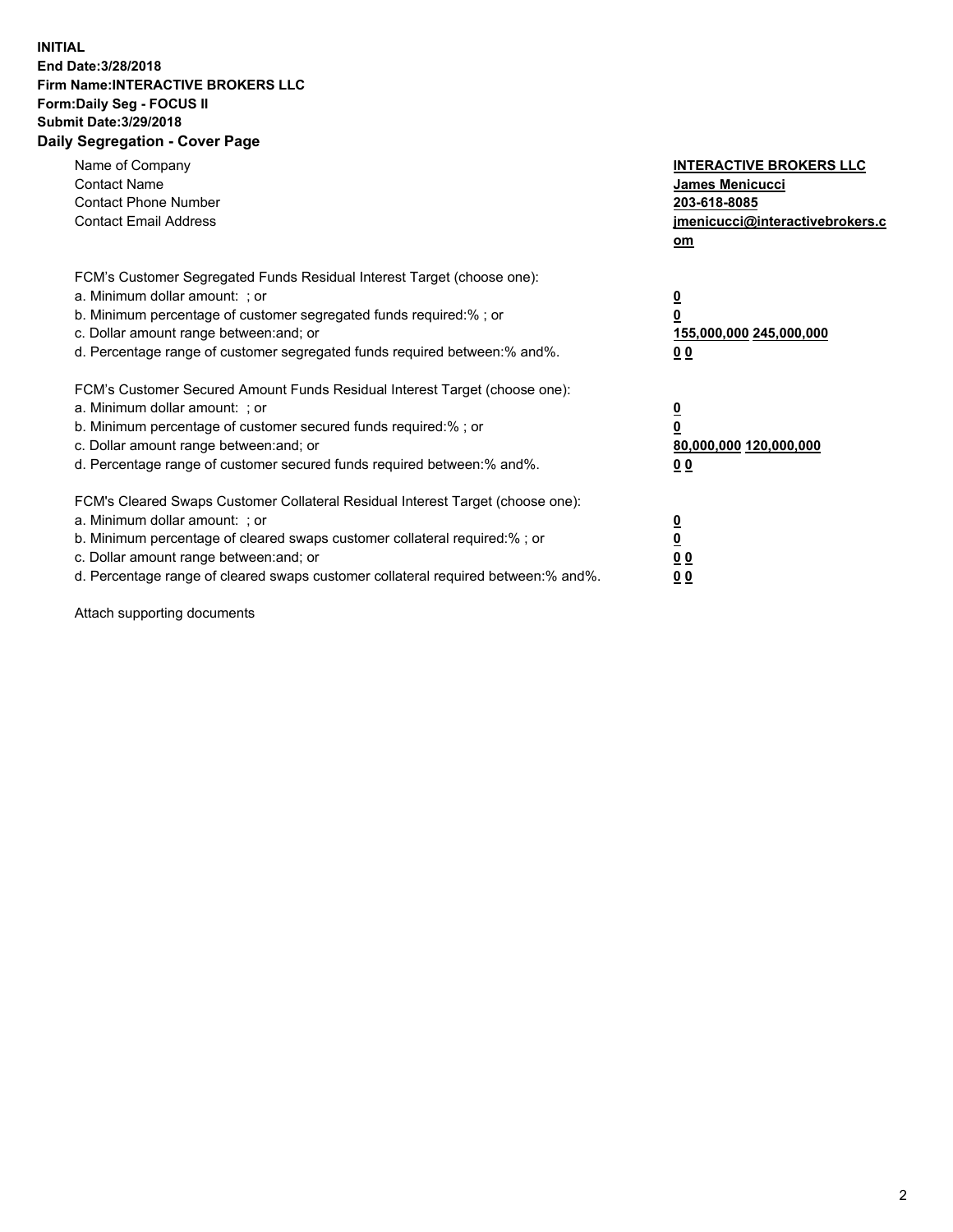## **INITIAL End Date:3/28/2018 Firm Name:INTERACTIVE BROKERS LLC Form:Daily Seg - FOCUS II Submit Date:3/29/2018 Daily Segregation - Secured Amounts**

|                | Daily Segregation - Secured Amounts                                                                        |                                   |
|----------------|------------------------------------------------------------------------------------------------------------|-----------------------------------|
|                | Foreign Futures and Foreign Options Secured Amounts                                                        |                                   |
|                | Amount required to be set aside pursuant to law, rule or regulation of a foreign                           | $0$ [7305]                        |
|                | government or a rule of a self-regulatory organization authorized thereunder                               |                                   |
| $\mathbf{1}$ . | Net ledger balance - Foreign Futures and Foreign Option Trading - All Customers                            |                                   |
|                | A. Cash                                                                                                    | 439,781,171 [7315]                |
|                | B. Securities (at market)                                                                                  | $0$ [7317]                        |
| 2.             | Net unrealized profit (loss) in open futures contracts traded on a foreign board of trade                  | -15,028,794 [7325]                |
| 3.             | Exchange traded options                                                                                    |                                   |
|                | a. Market value of open option contracts purchased on a foreign board of trade                             | 185,126 [7335]                    |
|                | b. Market value of open contracts granted (sold) on a foreign board of trade                               | -78,137 [7337]                    |
| 4.             | Net equity (deficit) (add lines 1.2. and 3.)                                                               | 424,859,366 [7345]                |
| 5.             | Account liquidating to a deficit and account with a debit balances - gross amount                          | 11,927 [7351]                     |
|                | Less: amount offset by customer owned securities                                                           | 0 [7352] 11,927 [7354]            |
| 6.             | Amount required to be set aside as the secured amount - Net Liquidating Equity                             | 424,871,293 [7355]                |
|                | Method (add lines 4 and 5)                                                                                 |                                   |
| 7.             | Greater of amount required to be set aside pursuant to foreign jurisdiction (above) or line                | 424,871,293 [7360]                |
|                | 6.                                                                                                         |                                   |
|                | FUNDS DEPOSITED IN SEPARATE REGULATION 30.7 ACCOUNTS                                                       |                                   |
| 1.             | Cash in banks                                                                                              |                                   |
|                | A. Banks located in the United States                                                                      | 80,853,839 [7500]                 |
|                | B. Other banks qualified under Regulation 30.7                                                             | 0 [7520] 80,853,839 [7530]        |
| 2.             | Securities                                                                                                 |                                   |
|                | A. In safekeeping with banks located in the United States                                                  | 363,275,930 [7540]                |
|                | B. In safekeeping with other banks qualified under Regulation 30.7                                         | 0 [7560] 363,275,930 [7570]       |
| 3.             | Equities with registered futures commission merchants                                                      |                                   |
|                | A. Cash                                                                                                    | $0$ [7580]                        |
|                | <b>B.</b> Securities                                                                                       | $0$ [7590]                        |
|                | C. Unrealized gain (loss) on open futures contracts                                                        | $0$ [7600]                        |
|                | D. Value of long option contracts                                                                          | $0$ [7610]                        |
|                | E. Value of short option contracts                                                                         | 0 [7615] 0 [7620]                 |
| 4.             | Amounts held by clearing organizations of foreign boards of trade                                          |                                   |
|                | A. Cash                                                                                                    | $0$ [7640]                        |
|                | <b>B.</b> Securities                                                                                       | $0$ [7650]                        |
|                | C. Amount due to (from) clearing organization - daily variation                                            | $0$ [7660]                        |
|                | D. Value of long option contracts                                                                          | $0$ [7670]                        |
|                | E. Value of short option contracts                                                                         | 0 [7675] 0 [7680]                 |
| 5.             | Amounts held by members of foreign boards of trade                                                         |                                   |
|                | A. Cash                                                                                                    | 125,235,837 [7700]                |
|                | <b>B.</b> Securities                                                                                       | $0$ [7710]                        |
|                | C. Unrealized gain (loss) on open futures contracts                                                        | -7,066,528 [7720]                 |
|                | D. Value of long option contracts                                                                          | 185,126 [7730]                    |
|                | E. Value of short option contracts                                                                         | -78,137 [7735] 118,276,298 [7740] |
| 6.             | Amounts with other depositories designated by a foreign board of trade                                     | $0$ [7760]                        |
| 7.             | Segregated funds on hand                                                                                   | $0$ [7765]                        |
| 8.             | Total funds in separate section 30.7 accounts                                                              | 562,406,067 [7770]                |
| 9.             | Excess (deficiency) Set Aside for Secured Amount (subtract line 7 Secured Statement<br>Page 1 from Line 8) | 137,534,774 [7380]                |
| 10.            | Management Target Amount for Excess funds in separate section 30.7 accounts                                | 80,000,000 [7780]                 |
| 11.            | Excess (deficiency) funds in separate 30.7 accounts over (under) Management Target                         | 57,534,774 [7785]                 |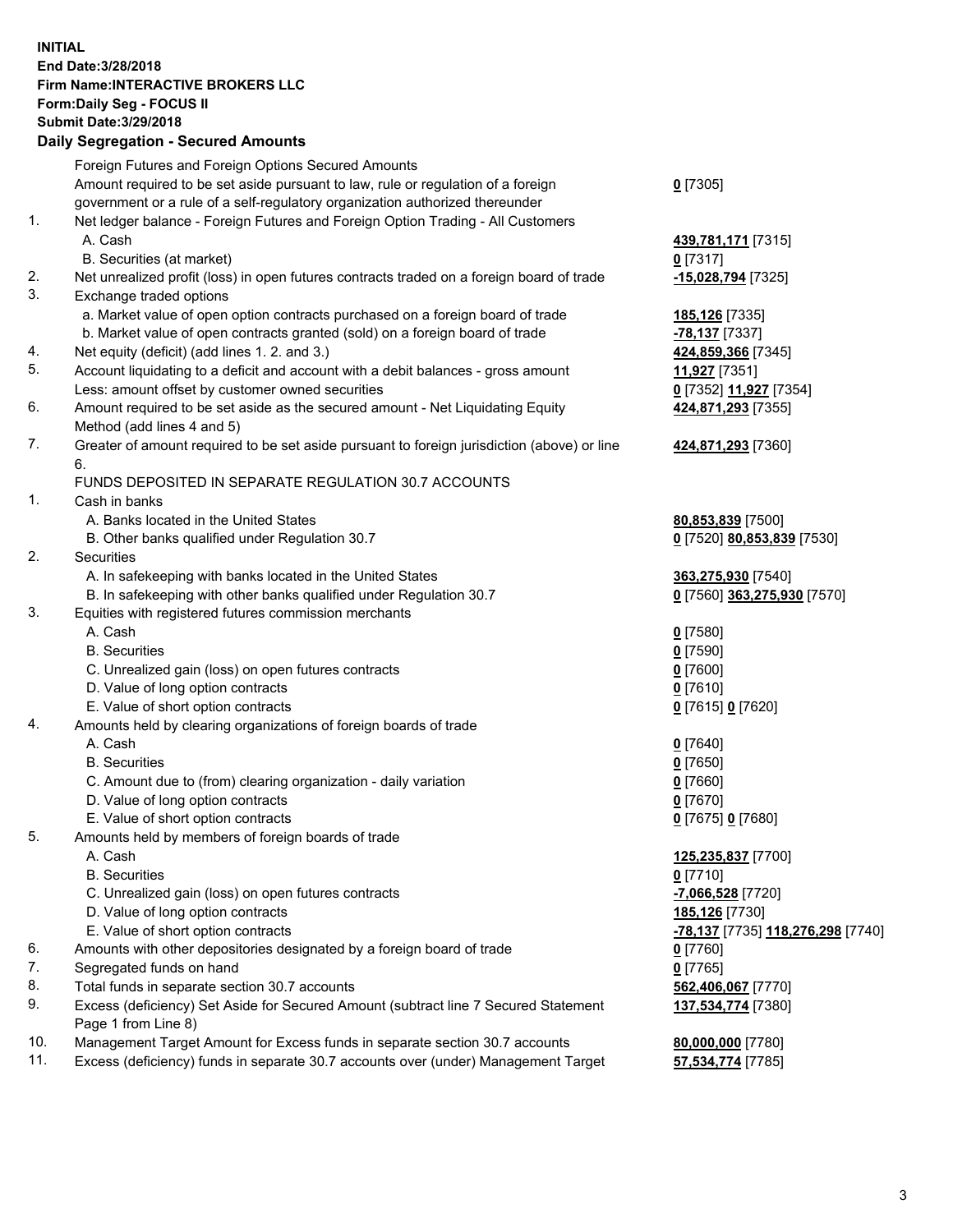**INITIAL End Date:3/28/2018 Firm Name:INTERACTIVE BROKERS LLC Form:Daily Seg - FOCUS II Submit Date:3/29/2018 Daily Segregation - Segregation Statement** SEGREGATION REQUIREMENTS(Section 4d(2) of the CEAct) 1. Net ledger balance A. Cash **4,184,940,500** [7010] B. Securities (at market) **0** [7020] 2. Net unrealized profit (loss) in open futures contracts traded on a contract market **39,338,897** [7030] 3. Exchange traded options A. Add market value of open option contracts purchased on a contract market **249,972,732** [7032] B. Deduct market value of open option contracts granted (sold) on a contract market **-318,674,159** [7033] 4. Net equity (deficit) (add lines 1, 2 and 3) **4,155,577,970** [7040] 5. Accounts liquidating to a deficit and accounts with debit balances - gross amount **307,022** [7045] Less: amount offset by customer securities **0** [7047] **307,022** [7050] 6. Amount required to be segregated (add lines 4 and 5) **4,155,884,992** [7060] FUNDS IN SEGREGATED ACCOUNTS 7. Deposited in segregated funds bank accounts A. Cash **594,767,243** [7070] B. Securities representing investments of customers' funds (at market) **2,663,575,475** [7080] C. Securities held for particular customers or option customers in lieu of cash (at market) **0** [7090] 8. Margins on deposit with derivatives clearing organizations of contract markets A. Cash **18,556,040** [7100] B. Securities representing investments of customers' funds (at market) **1,224,287,919** [7110] C. Securities held for particular customers or option customers in lieu of cash (at market) **0** [7120] 9. Net settlement from (to) derivatives clearing organizations of contract markets **-11,990,013** [7130] 10. Exchange traded options A. Value of open long option contracts **249,903,743** [7132] B. Value of open short option contracts **-318,623,246** [7133] 11. Net equities with other FCMs A. Net liquidating equity **0** [7140] B. Securities representing investments of customers' funds (at market) **0** [7160] C. Securities held for particular customers or option customers in lieu of cash (at market) **0** [7170] 12. Segregated funds on hand **0** [7150] 13. Total amount in segregation (add lines 7 through 12) **4,420,477,161** [7180] 14. Excess (deficiency) funds in segregation (subtract line 6 from line 13) **264,592,169** [7190] 15. Management Target Amount for Excess funds in segregation **155,000,000** [7194]

16. Excess (deficiency) funds in segregation over (under) Management Target Amount Excess

**109,592,169** [7198]